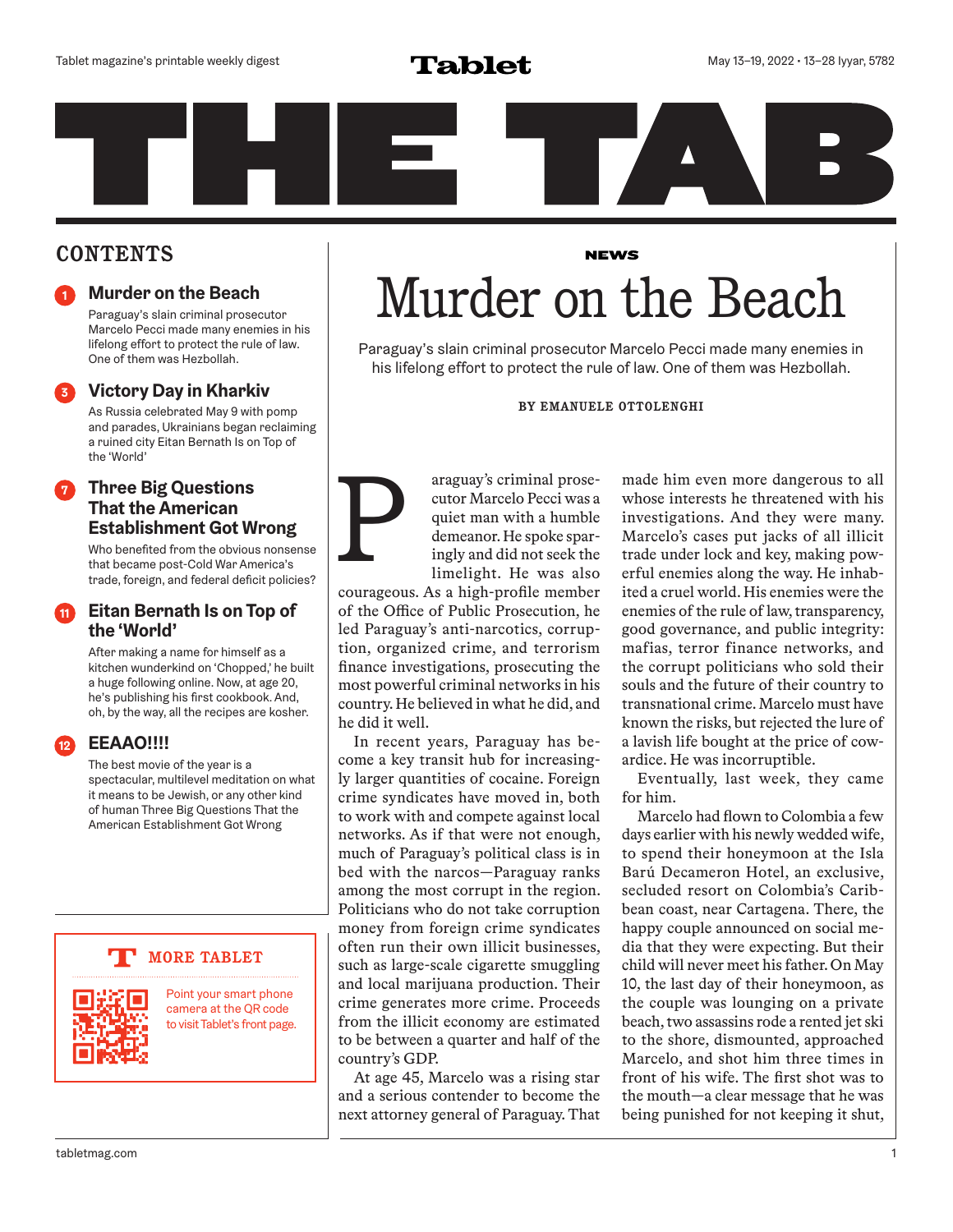and the signature of a skilled marksman, even at close range. Within seconds, as Marcelo lay dying on the sand, the hitmen took off, returned their rental, and vanished into thin air, likely aided by accomplices who were waiting to extract them by land. It reportedly took 16 minutes from the moment they rented the jet ski to the time they returned it. By the time police cordoned off the area, Marcelo's murderers were long gone.

Marcelo's enemies all had the means and the motives to kill him in Paraguay. Going after him in a foreign country is a different story. That required a high level of intelligence, logistical planning, and execution. Murdering Marcelo required significant amounts of planning, intelligence gathering, and monitoring before the hitmen hired for the job could carry out an operation as swiftly and accurately as they did. By Colombian standards, Isla Barú is a very safe place. Knowing where he was and when—at a precise spot on the beach, rather than in his room, the gym, the pool, the restaurant, or the bar—required local, real-time, human intelligence.

And while details are still emerging, only three categories of suspects fit the bill for such a complex operation: a state actor, a transnational criminal organization, or a terrorist organization. In the words of Colombia's Director of National Police, Jorge Luis Vargas, those who ordered Marcelo's murder are linked to either "international radical terrorism" or narcotraffic. Yet those categories are not mutually exclusive.

Marcelo was murdered by an assassin who likely wanted to derail his efforts, grant impunity to those who hired him, and ensure no one would pick up the pieces he left behind. His death made front page news across the globe, in ways he might not have expected when he was still alive. He did not see himself as a larger-than-life hero—just a civil servant, performing his duty. The outcry is well-deserved, because every one of the cases he investigated and prosecuted has global repercussions. The dramatic spike in cocaine flows transiting Paraguay is heading to Europe. The money laundered for Hezbollah fuels conflict in the Middle East. The

weapons smuggled into Paraguay arm regional gangs and cartels inside and beyond its borders. The spiral of violence fed by the increasing presence of criminal syndicates in the country spills over to neighbors, in a downward spiral that is corroding the rule of law, governance, and public safety across the entire Latin American continent.

Marcelo disrupted operations of transnational criminal organizations operating inside his country, which include Latin American, European, Asian, and Middle Eastern crime syndicates. And he poked terror finance networks linked to Hezbollah, whose agents have used Paraguay for decades to self-fund through criminal joint ventures with the cartels. All bad actors in Paraguay have bought influence and impunity from the local political cupola, with lavish bribes. Any one of them, or a joint venture between them, could very well be the culprit.

Where there is organized crime there is money laundering, and for decades, Hezbollah has been a key financial service provider to crime syndicates across Latin America. It operates in multiple locations, with Colombia being a historic hub of cooperation with organized crime. But its facilitators also operate along all of Paraguay's frontiers, mostly in the Tri-Border Area, or TBA, a riverine junction of the Parana and Iguazu Rivers, which naturally separates the countries of Argentina, Brazil, and Paraguay. Hezbollah's regional headquarters are in the large metropolitan area that sits astride the frontier. The TBA is a magnet for all criminals: More than a pirate island offering a haven to fugitives, it is a global hub for money laundering. Money has no political connotation—criminals need to launder it and shop for the best service providers. Hezbollah financiers are the best in the trade, and have an ecumenical approach to working with infidels. Money, after all, has no odor, as the old Latin proverb says.

Marcelo's targets in recent years were increasingly located in the TBA, Paraguay's criminal hotspot. Historically, the TBA has been the regional hub of contraband and money laundering on a large scale for organized crime as well as for terror groups, especially Hezbollah. That is what makes it a key suspect.

Hezbollah and Iranian agents have been in Colombia for years. Iran's influence networks have an established presence not only in Bogotá, but also in other parts of the country, where they recruit and radicalize locals through Iranian-controlled mosques and cultural centers. Their influence operation is run by a proxy of Iran's Revolutionary Guard Corps, the U.S.-sanctioned Al Mustafa International University. Hezbollah has also been there for a long time, leveraging local Lebanese Shi'a expatriates to launder money on behalf of drug cartels. Their proceeds help Hezbollah self-fund over and above Iranian direct contributions. The combination of Iranian and Hezbollah networks creates a perfect environment to plan and carry out an attack. Not only do these networks have the capability to gather intelligence while seamlessly blending into the local environment; their connections to Colombia's underworld can give them access to informants and contract killers.

Last year, Iran already tried to carry out an assassination in Colombia against an Israeli citizen by contracting locals. That they failed says nothing about Iran and Hezbollah's capabilities to assassinate a man like Marcelo Pecci. After all, he was a Paraguayan on holiday—the level of security afforded to him was undoubtedly lower than that enjoyed by an Israeli target in Bogotá, and the intelligence gathering Paraguayan authorities might have done to ensure his safety while out of the country was likely minimal, even assuming they tried.

The case against Hezbollah is hardly airtight. Marcelo also investigated corruption at the highest levels of political power in Paraguay; he went after the growing menace of transnational criminal networks taking over his country. His murderers could have been acting on behalf of any of these groups, which could have used their own assassins, or subcontracted the hit to other parties, Hezbollah included. It is too early to tell whether Hezbollah was behind the order, its execution, both, or neither. But Hezbollah had both the means and also the motives to kill a man who had announced himself as its enemy.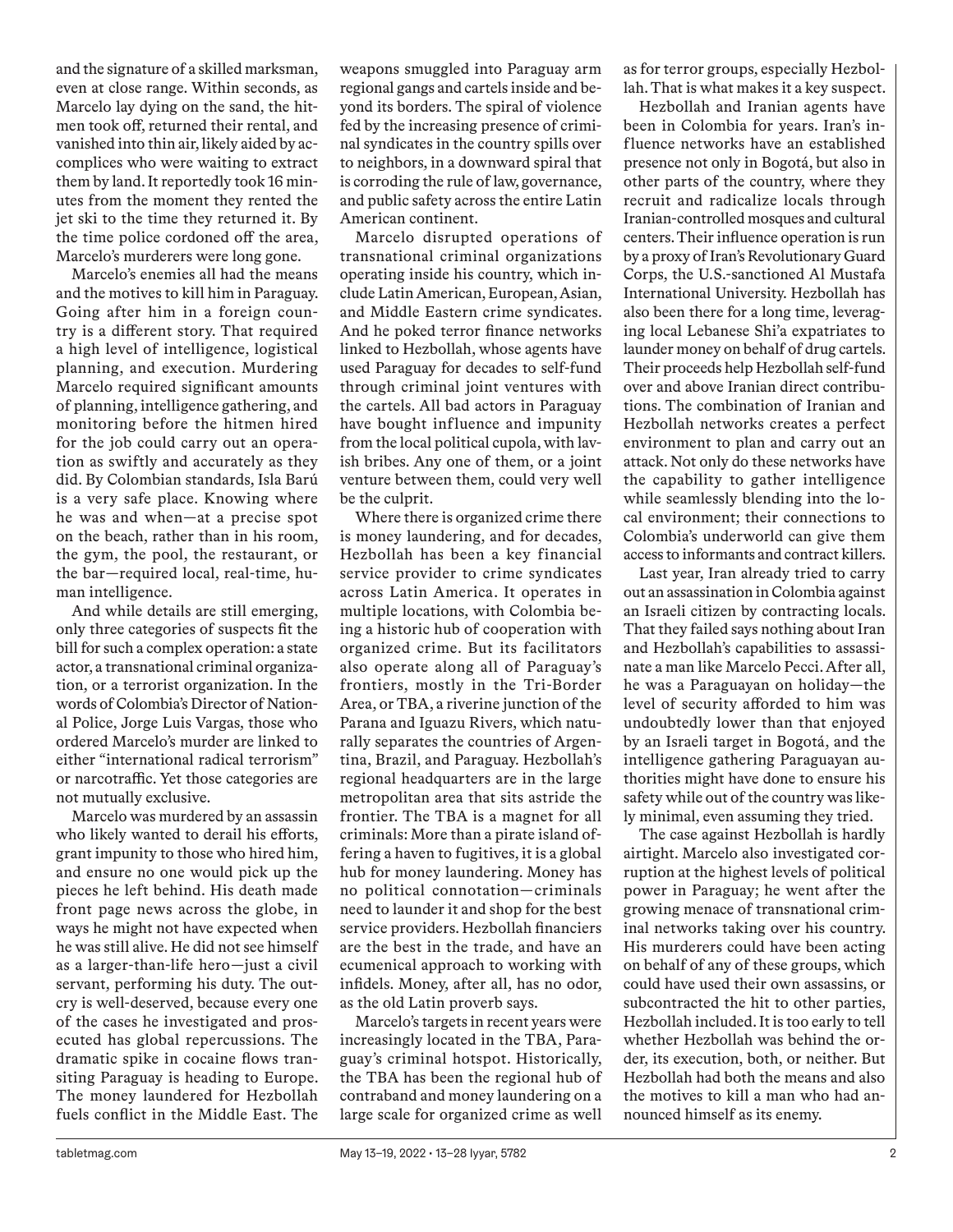In three distinct but interconnected cases, Marcelo took down key Hezbollah financiers in the TBA, dealing a hard blow to the terror group's illicit finance infrastructure there. He arrested two of them, Mahmoud Ali Barakat and Nader Mohamad Farhat, in April and May 2018, and raided their offices and homes. The evidence seized in those raids likely assisted U.S. prosecutors in their efforts to identify other members of their international network. In Farhat's case, two separate prosecutions (in New York and Miami) led to the indictment of nine additional people and possibly the identification of a third TBA-based Hezbollah financier, Kassem Mohamad Hijazi. Marcelo not only led the raids personally—he later worked tirelessly to have Barakat and Farhat extradited to the United States.

Barakat was a smaller pawn in

Farhat's scheme, but Farhat, now in jail in Miami awaiting trial, is a big fish. In court documents filed for his trial, U.S. prosecutors accuse him of running one of the largest drug trafficking and money laundering networks in Latin America. In 2018, the Lebanese Ambassador to Paraguay tried to intimidate Paraguay's attorney general into blocking Farhat's extradition. It didn't work, and Marcelo doubled down. In August 2021, Marcelo handcuffed Hijazi. Hours later, the U.S. Department of Treasury and the U.S. Department of State announced sanctions against him, his cousin Khalil Ahmad Hijazi, a Paraguayan businesswoman named Liz Paula Doldan, and five Paraguayan companies they used in a money laundering scheme worth hundreds of millions of dollars.

For months, Hijazi remained in a Paraguayan cell alongside other captives from the Colombian and Brazilian criminal underworld, his extradition proceedings delayed by procedural gimmicks. If Hezbollah is behind the murder, this could be an attempt to block his extradition by sending a message to Marcelo's colleagues: Keep Hijazi in Paraguay, where we can buy you all up and orchestrate a sham trial, or face Marcelo's fate. It took Marcelo's murder, and an unprecedented outcry, for Paraguayan authorities to hastily approve Hijazi's extradition on Monday night, likely under international pressure.

Those who ordered this crime must pay the price. And those who seek justice must know they are not alone. They owe it to Marcelo Pecci's memory. May he rest in peace.

*This article was originally published on May 17, 2022.*

## **NEWS** Victory Day in Kharkiv

As Russia celebrated May 9 with pomp and parades, Ukrainians began reclaiming a ruined city

### **BY DANNY GOLD**

t's fine, don't worry about mines," says Anatoly, our military escort, as he leads us around trenches and fortifications that "I

were occupied by Russian soldiers only days ago. It's not a reassuring statement with the sound of heavy artillery and tank shells being exchanged a little more than a mile away. All around is the detritus of war—crumpled water bottles, twisted shrapnel and spent shells, abandoned clothing, ammunition boxes, food tins and gas masks all litter the ground, a single Russian book lying next to a dug-out mound of dirt that provided shelter from blasts. A few burned Russian military vehicles, one a tank and the other an armored personnel carrier, are poorly hidden in a thin growth of trees.

"They stayed here from the 24th of February," the very first day of the Russian invasion, says Anatoly of the Russian soldiers. "They came here without any fighting but now we've pushed them already in this direction to the border." For months, positions like these were used to relentlessly shell Ukraine's second biggest city of Kharkiv with heavy artillery, rockets, and all manner of explosives that rained down death indiscriminately from above. It is hard to describe the amount of destruction that has been visited on the northern and eastern neighborhoods of this city that once held 1.5 million people, and

one can only wonder what the point was of obliterating so many residential buildings and shops.

In the first weeks of the war, it even seemed as if the Russian forces would lay siege to the city as desperate civilians fled or hunkered down in underground metro stations and basements. But in recent days, the Russian lines, like the one we're gingerly stepping around, have broken as Ukrainian forces have liberated village after village, in some instances pushing Russian forces all the way back to the border located approximately 20 miles away. The city of Kharkiv is no longer being shelled so badly that no one can sleep, and life has slowly started to return to its streets.

It's May 8, the day before Russia's Victory Day celebration meant to commemorate the Soviet Union's victory over the Nazis, when we set out through northeast Kharkiv with Anatoly to the front. At the base where we meet him in the Derhachi district, a stack of border posts is being painted to replace those steamrolled by the Russians. We follow Anatoly's car as it turns off onto a dirt road, the sides of the path pocked with the occasional hole from a mortar blast.

Along the right of the road is a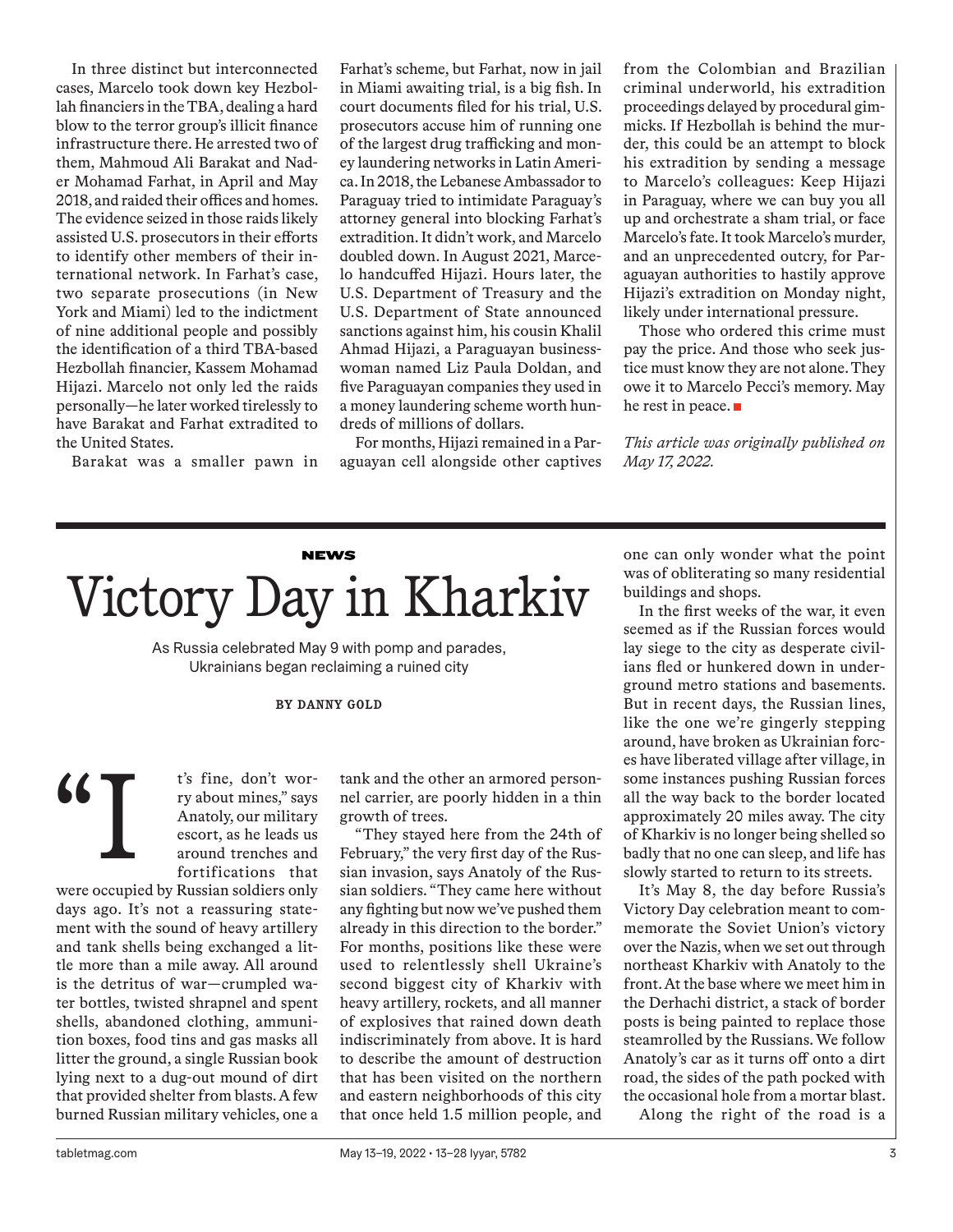wide-open field, and to the left a wooded area where we pull over and park. Walking through the trees, we come upon a group of 20 or so Ukrainian soldiers digging out hooches in the dirt, chopping down small trees and stringing up black tarps. These are tired men, grizzled and dirty, having just rotated out from the front a few positions away to get some sleep while not under fire. I ask some of the men how they feel about Russia's Victory Day celebration tomorrow, and they just laugh.

It's been hard, hard fighting, they say. "Two days ago, there were [Russian] tanks burning up there 800 meters," Anatoly says, as we head back to the car to the next position, the men not in the mood for questions. We drive for a few minutes before he stops to let us get out and take a look at the former Russian positions, where he assuages my fear of mines and improvised explosive devices, a holdover from days spent reporting in Iraq and Syria. The ridgeline we're standing on is high terrain, across what seem like incredibly long fields east of the village of Rus'ka Lozova, liberated only a day or two before. The next village up north is Pytomnyk, where fighting continues and we're hearing the heavy exchange of fire (it will be liberated a few days later). Though my first impression is that we are exposed in a flat no man's land, not exactly a great place to dawdle, Anatoly and his men don't seem that concerned. He later explains that we are on terrain where the Russians can't see us, and besides, they're being kept busy.

When a city is threatened with a siege, when a more powerful, better armed, larger army surrounds and threatens to engulf, there is something inside those who have elected to stay and fight, however subconscious, that is willing to accept death. I've seen it before in Kobane, the Syrian Kurdish city that was only able to repel a rampaging Islamic State force at the last second with the help of strikes from coalition aircraft. People talk about a "thousand-yard stare," the blank gaze of someone who has seen too much of war, but that's a cliche. The giveaway is just as often in a smile. Those who have already envisioned their defeat,

"There is something inside those who have elected to stay and fight, however subconscious, that is willing to accept death."

almost accepted it as inevitable, and yet continue to fight, will often offer a knowing smirk. The message is a simple one, really, and you find it all over Ukraine: "We're still here." They came as hard as they possibly could, and no one thought we could withstand it, and yet here we are.

We walk up ahead to some more entrenched Russian positions that have now become Ukrainian positions. There's a plethora of burned-out Russian vehicles, including tanks with their turrets popped off like bottle caps. I meet Dennis, a tall, lanky fighter who speaks a bit of English. He's from Kharkiv, but he had to send his wife, son, and daughter to Lviv. He hasn't seen them since February. He's been fighting since the beginning of the war, and I ask him how it feels to liberate his home town. "It was a very unusual feeling," he says. "It wasn't any fury or fear. It was just unusual."

Dennis fought in the east of the country for four years during the initial Russian push into Ukraine's Donbas region in 2014. He finished his military service in 2018, then went to work as an auto parts trader. When the full-scale Russian invasion started this year, he knew he wouldn't have a choice.

Like many in this region, Dennis is a Russian speaker. The Russian border is only a 20-minute drive from where we are, and the relationship between people here and their neighbors to the north is a bit complex. Many have family on both sides of the border, and some consider themselves ethnic Russians. But that's as far as any camaraderie goes these days. "This is my homeland, this is my motherland," Dennis says of Ukraine. "We are all Russian speakers here, we have a lot of relatives in Russia. But we don't have any friends anymore from there."

He thinks he'll tell his family to come back home to Kharkiv soon, and he's anxiously waiting for the day he gets to return to his previous life. As for Russia's Victory Day, "They're not in time for the date, they're rolling back," he adds. "Victory Day is not for the Russians, they just steal it from the common victory, like everything else."

We walk back to the car with Anatoly, gazing into the impossibly green fields with rockets poking out of them at odd angles. "A lot of agriculture was here, and they spoiled it," Anatoly says, lamenting the corn and sunflower fields that now can't be harvested. After retiring from the military two years ago at age 40, he launched a successful farming operation. He's had to rejoin the military in the wake of the war effort, but he's more motivated than ever. His farm is in Russian occupied territory. "I had a 3 million-hryvnia farm," he says, equal to about \$100,000. "So we need to take it back." Then he laughs.

Though Kharkiv is mostly free from shelling for the moment, and some are ready to try to bring it back to life, checkpoints dot the city, and you can still hear the thumps of artillery on occasion while soldiers zoom around in civilian cars at breakneck speeds. Shops and restaurants are still mostly closed, their windows boarded up or shattered. Driving around in the center of the city, things can look perfectly fine for a moment before you come upon a residential block pockmarked with blackened holes, or a completely leveled building, a mess of concrete and tangled rebar.

It is the outskirts, though, that have borne the brunt of the battle. A few days later we head to Saltivka, a neighborhood of huge apartment blocks in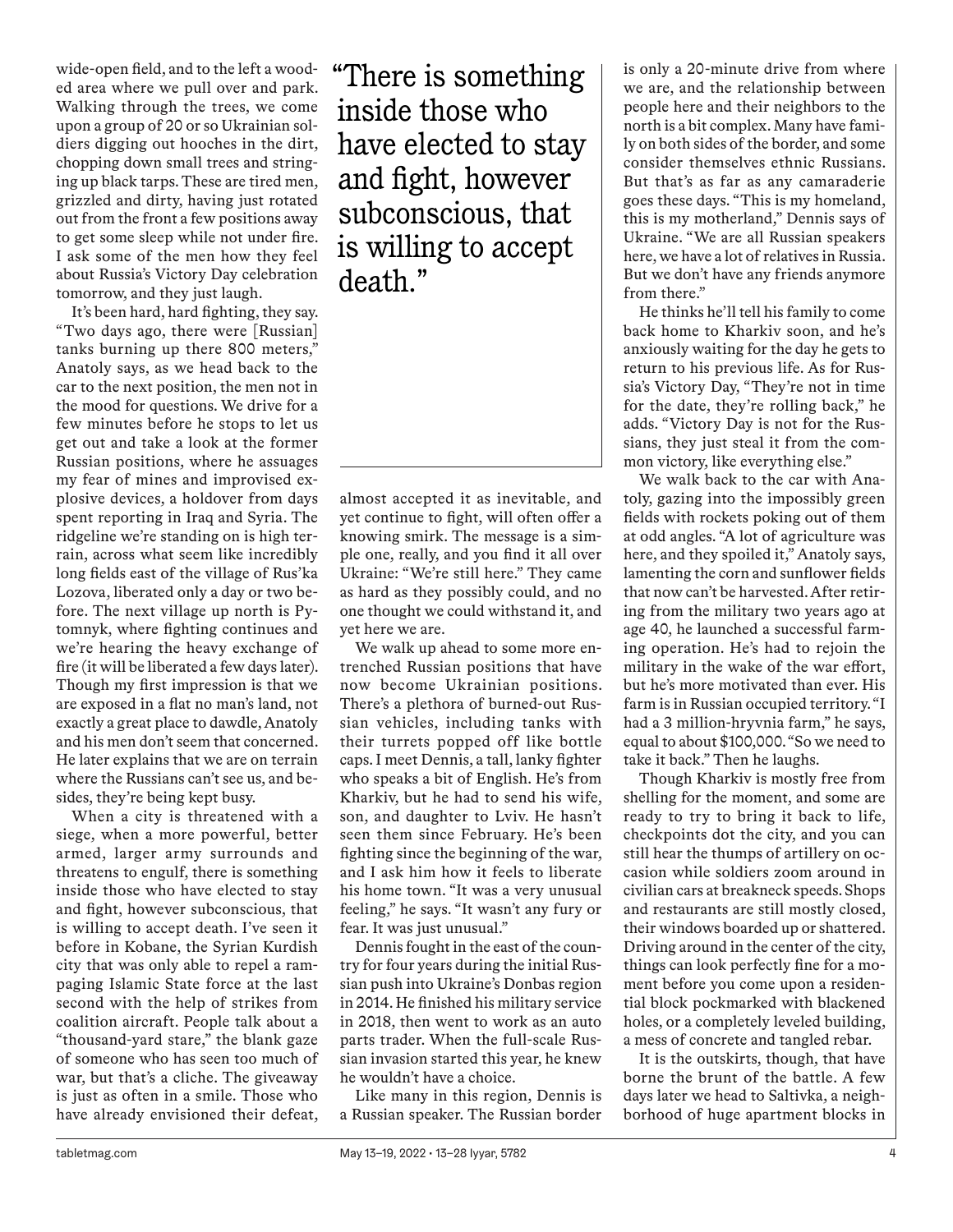the northeast of Kharkiv, that has seen some of the fiercest shelling of anywhere in the war. The Russians seemed intent on leveling it, and have only recently been pushed far enough that it's mostly safe to be here. In previous days, the documentary filmmaker I'm working with, Olivier Sarbil, a highly experienced war correspondent, had spent time hiding in a basement in one of these apartment blocks with Ukrainian troops trying to advance as Russian shells tore through the neighborhood every few minutes.

Massive firepower was directed here, a residential neighborhood, fired indiscriminately, overkill for the sake of overkill. Everywhere is destruction, giant holes blown into 20-story residential towers, obliterated strips of shops, tangled metal in parking lots littered with scattered pieces of concrete. Ukrainian soldiers in deeply dug trenches still sit in front of the buildings, a few mannequins acting as decoys, and are tense at checkpoints. At one, I see a man with a suitcase talking to a soldier with a balaclava. He's come to return, to what is unclear.

Already, though, there are traces of cleanup and construction crews digging out the debris. This is possible because the Ukrainians have finally managed to push the Russians out of the villages just north of here—Tsyrkuny, Cherkas'ki Tyshky, and Rus'ki Tyshky only within the last week. But they're still susceptible to shelling, and we see a smoking crater in a house as we push forward.

All along the road connecting these villages are burned out tanks, APC's, military transport trucks, and civilian cars. Demining crews are still working through the area, popping in and out of houses and yards with their contraptions. These villages are made up mostly of simple one- and two-story houses, nice tidy yards with gardens and fences, and big agricultural fields where the streets end.

A couple of civilians sit by the side of the road in front of their homes and we stop to talk to them. Victor tells us the Russians were there until May 5, and that he and his wife spent weeks living in the basement. "When you're "I was feeling this for 30 years. It's not about NATO. Russians didn't want us to live better than them, that's the only reason."

60, everything is scary," he says. "We still don't know whether we can go or not, we are just waiting for something."

Then he says he doesn't feel well, that he doesn't want to talk anymore. His wife thinks it's too dangerous to stay and says they barely lived through the previous night because of the intensity of the shelling. She wants to leave, by foot if they have to. She sits on the ground next to their bags, crying, as a demining team of soldiers emerge from the house.

Up the road a bit more in Cherkas'ki Tyshky we meet Vasily, a 67-year-old man who is chatting with a soldier standing in front of his house. He tells us all that the most intense shelling was on this 1.5-mile stretch of road. "There was a Russian checkpoint here," he says. "They are barbarians. They didn't even target, they just hit everything.

He stayed throughout the duration of the battle, and says he was saved by the fact that he had solar power in his house. He's one of the few people I meet that says he knew a war was coming. "I was feeling this for 30 years. It's not about NATO," he says. "Russians didn't want us to live better than them, that's the only reason."

Vasily tells us the Russians came to everyone's home looking for alcohol, and looted the homes that were abandoned. He also says the Russians took his elderly parents to Russia. Though the Russian military has been accused of forced population transfers involving hundreds of thousands of Ukrainians, Vasily says he was happy they went, because they were unable to get their medications during the fighting. "I can't say that it was a bad attitude toward us from the Russians. It's quite good because they gave them somewhere to live," he says. "We wanted them to be taken to Moscow where they have relatives, but they want to live here."

Before I can make sense of the situation, a Ukrainian military transport vehicle with a massive piece of artillery drives up and parks down the road. A frantic soldier emerges and screams at us to leave, threatening to shoot the tires of our vehicle if we don't, which generally isn't the best course of action if you want someone to leave. The Ukrainian military has been paranoid about journalists posting photos of their active positions.

Driving back towards Saltivka, we pass passenger vans and minibuses heading the other direction. Our fixer tells us they're heading to pick up the dozens of civilians we saw standing by the side of the road with their bags. Later that afternoon, Tsyrkuny will be shelled again.

Another day we go in a press convoy of five vehicles to the southeast of Kharkiv, arranged by the military press office. The small village of Mala Rohan, population 2,500, was cleared more than a month ago, though a few civilians have started to move back. It still lies fairly empty, dozens of houses torn apart from shelling, with bright spring flowers popping up through the rubble. Every village in Ukraine, no matter how small or war scarred, seems to have yards with bright flowers blooming everywhere.

These press convoys can feel like a weird tourist jaunt, a Disneyland ride of destruction, as the press officer leads a dozen journalists to shoot footage of shattered houses, burned-out tanks now rusting behind sheds, and even some dead Russian soldiers who seem like they might have been left there to ease the jobs of photojournalists.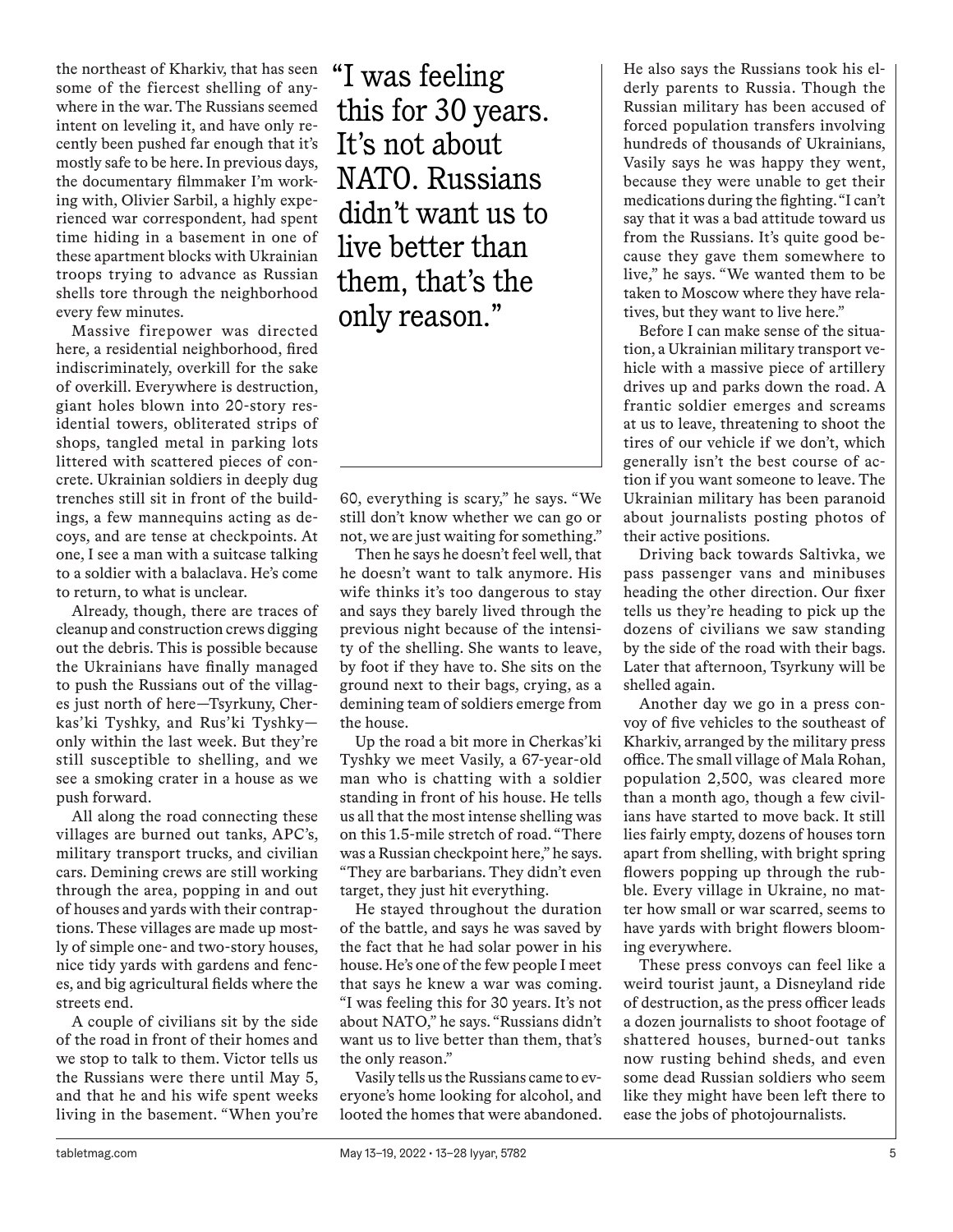At the nearby village of Biskvitne, there's a blown-up Russian helicopter in a field with Z painted on the tail and the smell of dead bodies at the entrance, but we don't go looking for the source. I meet Vladimir, a 39-year-old tractor driver in a Guns N' Roses T-shirt, and his wife, Svetlana, a baker. They're standing in front of their house on a dirt road, taking stock of the damage.

"The Russians came to us on the 26th of February and said we came to liberate you, we came to save you," says Svetlana. "Save us from who?"

"I thought we were going to be killed," adds Vladimir. "It was all very sudden. All the people here came into the street, and a column of soldiers was coming and one of the tanks. They said don't be afraid, we will defend you."

They've been hiding in a basement of one of their neighbors' houses with 30 other people for most of the last two months. Vladimir says he never thought war would come to the village, the thought didn't even cross his mind. Anyone in the village with money left as soon as they could, but he and Svetlana were unable to. "We saw everything," he adds. "It was terrifying."

They can't live in their house at the moment and are currently staying with Svetlana's sister, where they've left their 5-year-old daughter today. Svetlana says she doesn't know where they'll live, but they're already cleaning up the house and making repairs. They don't have any other option.

As the week drags on, Kharkiv continues to reopen. We see long lines of people waiting for food donations and supplies, but others are walking their dogs, riding bikes, going to the supermarket. Every day there's more and more people in the street, more cleanup crews, more shops open. The center of Kharkiv starts to see something it hasn't seen since the early weeks of the war: traffic. A photographer who has been here nearly two months tells me he's amazed that the city is coming back to life. After so much time spent in basements and bomb shelters, he says he finds it disorienting that we can now go into a hipster cafe and order a risotto.

Our days develop a familiar rhythm.

In the morning, we check open-source information pages and various Telegram and Viber updates to see what villages may have been liberated or what may have been found, and message other reporters while our fixer calls various military and territorial defense contacts to ask where we might be able to go. We head to the outskirts in the north and east, only to get denied at checkpoints we breezed through the day before. Then we bypass them by taking side streets through empty villages, where every fourth house has a giant hole in the roof or wall.

Civilians line some roads with suitcases and whatever they can carry, looking for rides out of their devastated villages. In recently liberated or cleared villages, civilians are also seen clutching suitcases, but they're going back to their homes, hoping against the odds that their previous lives will be salvageable.

The civilians we speak to all have similar stories, each devastating in its own way. They never thought war would come, they spent weeks or months in the basements hiding from shelling—little food, no power, no heat. The lucky ones have homes that are still inhabitable. The others all ask, "Where will I go now?" No one has answers for them.

Sometimes we go to the recently reopened hipster cafe and get pancakes or spaghetti carbonara. At night, everything is closed and curfew prevents us from moving around, so we look for updates on troop movements and areas that have been shelled. One evening, the corpses of nearly a dozen Russian soldiers are found. Two nights later, the corpses of nearly a dozen Ukrainian soldiers are found.

As Ukrainian forces mop up villages and push the Russians closer and closer to the border, barring a counteroffensive, the war in Kharkiv and the surrounding areas seems to be reaching its end. In the morning we'll try to go see the dead and those lucky to be alive the recently homeless, childless, and parentless.

*This article was originally published on May 16, 2022.*



## **Album of the Week**

## **Arcade Fire,** *WE*

On Arcade Fire's last album, *Everything Now,* lead singer Win Butler sang about a young fan who wanted to kill herself listening to the band's debut. It spoke to the outsize impact of 2004's *Funeral*, the album that transformed an obscure Canadian band into indie royalty.

Years later, some would knock *Funeral* as too apolitical, trading in vagaries as opposed to anything concrete: "God knows what any of it meant, but the way he sang it sounded like it meant something."

It would be hard to apply that same critique to the band's newest offering, *WE*. If the millennial experience was first defined by a feeling that things were going to get better, *WE* finds peace with the fact that they're not. But on *WE*, Arcade Fire offers the next step: escape. "Gotta get the spirit out of me / This anxiety that's inside of me," Butler and Régine Chassagne sing, and it's hard not to nod along. But how to escape?

If the album begins paralyzed with anxiety, it ends trying to find something new and helpful: Wanting something more, wanting it all over again, wanting to transform into a stronger collective. These urges don't all make sense together, which is why it's a good thing that Arcade Fire is making an album and not a manifesto. Desires contradict and fight each other on *WE*. The result is the best album the band has made in years.

**—David Meir Grossman**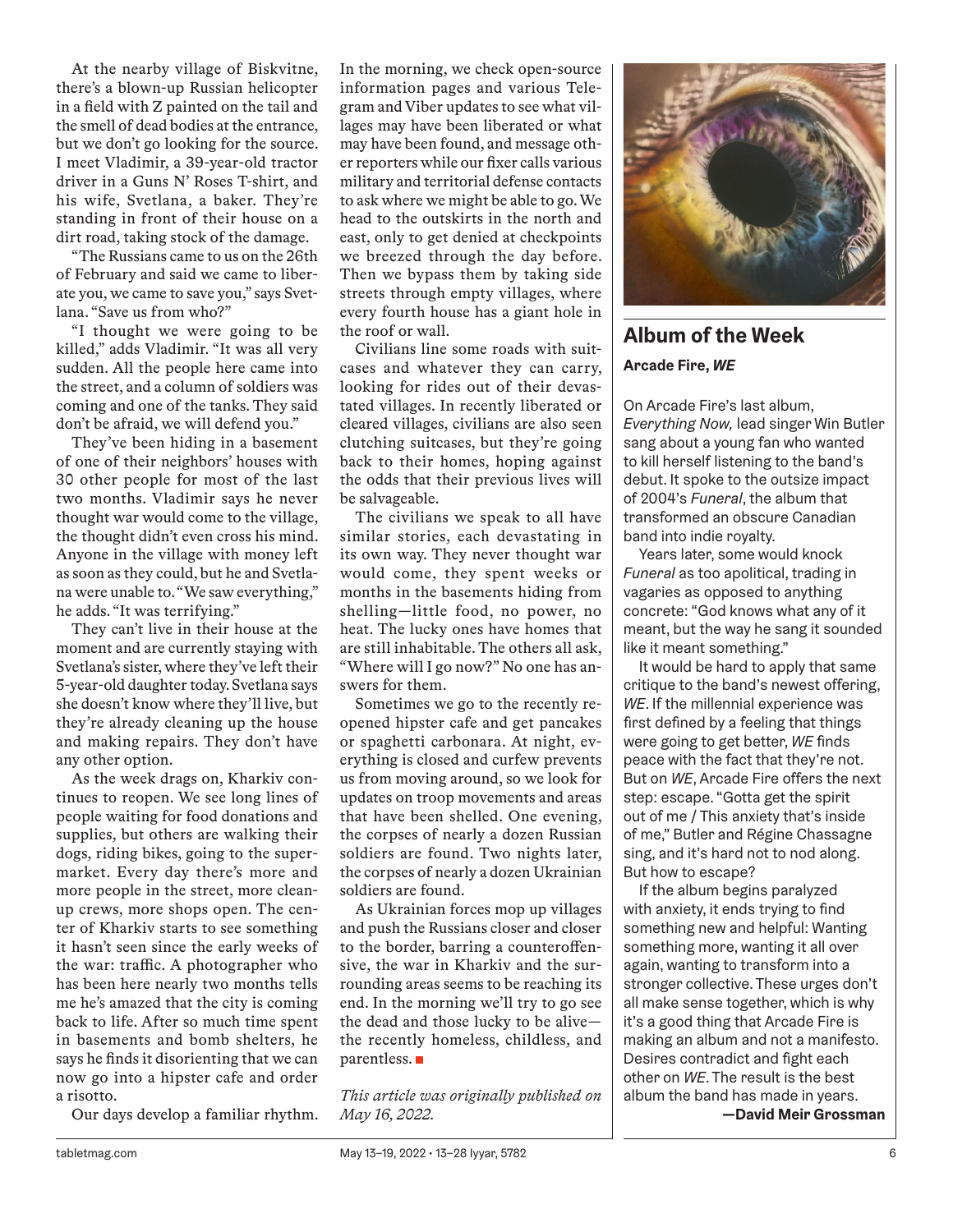**NEWS** 

## Three Big Questions That the American Establishment Got Wrong

Who benefited from the obvious nonsense that became post-Cold War America's trade, foreign, and federal deficit policies?

**BY MICHAEL LIND**

n the three decades since the end of the Cold War, there have been three great public policy debates in the United States—one about trade, another about U.S. foreign

policy, and a third about the federal deficit. In all three of these debates, the side that made the most plausible arguments lost and the side with the most illogical and factually unsupported arguments won. In all three cases, the misguided establishment position set the flawed and unstable foundations for the world we live in today—producing catastrophic and lasting consequences for Americans and others.

I

The first of these hugely consequential debates was one in the 1990s about "globalization" or the liberalization of trade and investment following the end of the Cold War. Skeptics raised two concerns about globalization. They warned that treaties like the North American Free Trade Agreement (NAFTA) that effectively merged the U.S. labor market with that of poor countries like Mexico would enable U.S. manufacturing firms to shut down production in the United States and transfer it to take advantage of low wages, sweatshop working conditions, and the lack of environmental laws and regulatory agencies. The skeptics also warned of the consequences of opening America's markets further to

mercantilist regimes like Japan, South Korea, Taiwan, and post-Maoist China. Individual firms in a liberal market economy like the United States, they said, could not hope to compete with foreign firms whose governments rigged competition on their behalf through tricks like currency manipulation, nontariff barriers to American imports, low-interest loans, and other tools from the arsenal of economic nationalism.

Not to worry! replied the cheerleaders of globalization in the 1990s, including President Bill Clinton and pundits like Thomas Friedman. If the United States lost industries to trading partners because of low wages or cheating by foreign governments, then good riddance: America would happily specialize in the "knowledge economy" and the "industries of the future," centered in the Silicon Valley universes of software and startups. Laid-off factory workers in the industrial states could move to San Francisco and "learn to code" in return for higher wages and better benefits.

The second controversy involved foreign policy. In the late 1980s and the early 1990s, the direction of post-Cold War U.S. foreign policy was the subject of a vigorous debate. Neoconservatives like Charles Krauthammer and Bill Kristol argued that the United States should take advantage of the weakness of post-Soviet Russia and China and establish a global Pax Americana, whose prospective grandeur some neocons compared to that of the British and Roman empires. At the opposite extreme, the isolationist Patrick Buchanan called for a return to pre-1941 America isolationism. In between, realists like Samuel P. Huntington and Jeane Kirkpatrick rejected messianic ideas about American global empire and isolationist solipsism in favor of the idea of the U.S. as "an ordinary country"—Kirkpatrick's phrase pursuing traditional balance-of-power politics in a multipolar world.

The third great debate involved the federal deficit. It is easy to forget how central alarmism about the national debt was to American public discourse between the 1980s and the 2010s. As early as 1984, Democratic candidate Walter Mondale made deficit reduction a major theme of his campaign. So did Ross Perot, in his 1992 independent run for the presidency. To the ornithological lexicon of American politics were added two new species: "deficit hawks" and "deficit doves."

Deficit hawks drew public attention to long-term projections of the solvency of Medicare and, in particular, Social Security. Once the Social Security trust fund was exhausted, these projections showed, payroll taxes at present rates would be inadequate to meet Social Security obligations to retirees, beginning in the 2030s or 2040s. The shortfalls would eventually require the federal government to fund Social Security and Medicare by tax increases, benefit cuts, or a combination of both.

Paying for entitlements was a genuine challenge, but hardly an urgent crisis. Why, then, was Washington abuzz with talk of the alleged danger of entitlement shortfalls in the 1990s and 2000s? The deficit hawks claimed that foreign investors would conclude that the United States was a bad credit risk and would stop buying U.S. Treasury bonds, sending interest rates sky high as the United States, like some bankrupt Third World country, desperately sought foreign capital to roll over its national debt. Deficit doves pointed out that the United States would almost certainly continue to be a safe haven for nervous capital. What is more, governments have ways to manage large debts and deficits other than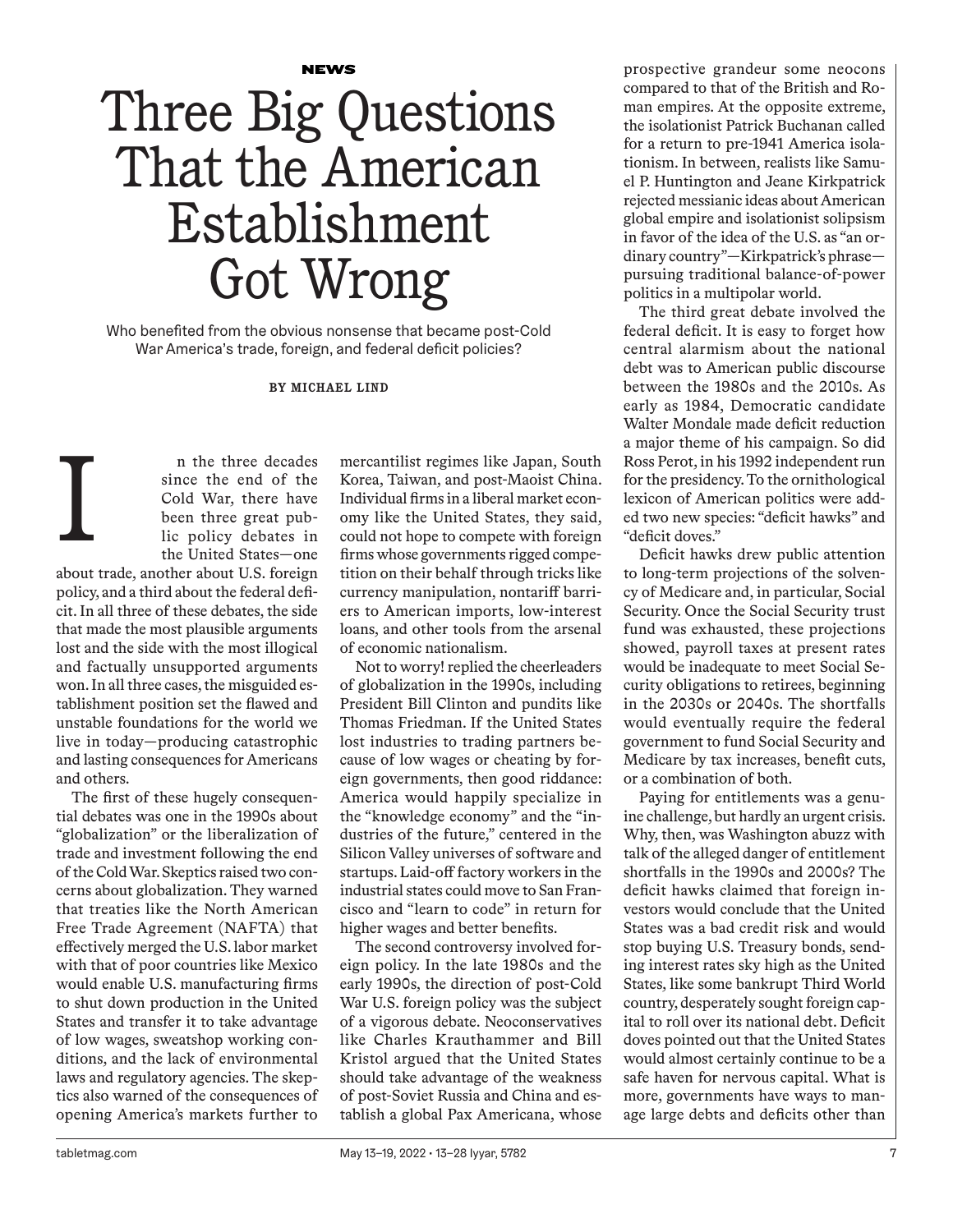high taxes or painful spending cuts, including "financial repression"—the use of moderate long-term inflation to burn down the national debt, a trick the Untied States used to shrink its World War II debt between the 1940s and the 1970s.

The most interesting participants in this debate were what might be called the "private debt hawks." Richard Koo of the Nomura Research Institute coined the term "balance sheet recession" to describe economic crises caused by excessive buildups of private debt, a subject illuminated in recent years by the finance industry veteran and scholar Richard Vague. Private debt hawks warned that the next disastrous economic crisis was more likely to be caused by the excessive buildup of home mortgage debt and credit card debt in the 2000s than the anticipated shortfall of Social Security revenues in the 2030s. They were right. The deficit hawks were embarrassingly wrong.

Having witnessed these debates at close hand in Washington, D.C., in the 1990s and 2000s, I can testify that it was entirely possible to change one's mind on all three questions as real-world evidence piled up. For example, I started off, like most people with backgrounds in the study of foreign policy, sharing the establishment's presumption in favor of free trade—which seemed like a healthy and positive thing to favor. But the well-supported warnings of experts about mass offshoring of U.S. manufacturing to low-wage countries, and the well-documented threat of East Asian mercantilism to U.S. industry, persuaded me over time that the conventional case for free market globalization was wrong. In the case of foreign policy, I found the realists who warned against strategic overextension by post-Cold War America more convincing than either than the messianic imperialism of many neoconservatives or Buchanan-style isolationism, both of which seemed to disregard America's national interests.

When it came to the federal deficit, I had no strong opinions either way. However, after being introduced by my prescient colleague Sherle Schwenninger to the arguments of Richard Koo and others, I concluded in the early 2000s, by looking at the numbers, that those

"If you had a bullshit detector in the 1990s and 2000s and took it to events at Washington's most prestigious think tanks, the alarm was constantly going off."

who warned of the dangers of a private household debt buildup were much more persuasive than the deficit hawks who held that the United States faced an imminent crisis because of the long-term shortfall in Social Security revenues. There was nothing particularly sophisticated about any of these arguments, which required approximately the level of math required to make a household budget or do one's taxes.

It was not the case, then, that well-informed people could disagree about these matters. On the contrary: You had to be willing to deny the obvious facts of East Asian economic nationalism and the ongoing, large-scale transfer by U.S. corporations of jobs to Mexican maquiladoras in order to believe the happy talk about how globalization would create an even larger number of well-paid jobs for factory workers in the "knowledge economy." Similarly, even in the late 1990s, you had to be stubbornly blind to reality to believe that the expansion of NATO into Eastern Europe would not risk provoking direct or indirect war with Russia—or to believe that invading Iraq to topple Saddam Hussein with the goal of "exporting democracy" would not create chaos in the country and the region. Throughout the 1990s and 2000s, the assertion of the deficit hawks that the U.S.

would soon have the creditworthiness of Argentina or Zimbabwe because of a minor Social Security shortfall scheduled for sometime in the 2030s was unpersuasive as well. If you had a bullshit detector in the 1990s and 2000s and took it to events at the Council on Foreign Relations, the Aspen Institute, and Washington's most prestigious think tanks, the alarm was constantly going off.

When an obviously misguided policy is adopted, and a more plausible policy is dismissed with a sneer, either the policymakers are remarkably stupid and ill-informed or else the outcome of the debate has been rigged to serve unacknowledged interests. Most adherents of the wrong ideas were intelligent, well-educated, and often well-tailored, so we must look to interests for an explanation.

*Cui bono*? Who benefited from the toxic nonsense that became the foundation of the post-Cold War American global order?

In the case of globalization, multinationals like Apple, automobile companies, retailers like Walmart, and the investment banks that backed these corporations or bought and sold them, all benefited from "global labor arbitrage" replacing highly paid, often unionized workers in the United States with poorly paid workers with few or no labor or civil rights in Mexico, China, and other countries. Boosting corporate profit margins by slashing labor costs is much easier than skill-training your workforce and investing in innovative technology in order to increase per-worker productivity: Given a choice, companies tend to take the low road of replacing highwage American labor with low-wage foreign labor, even if this means the loss of entire industries and supply chains. In 1998 Jack Welch, the CEO of General Electric, said: "Ideally, you'd have every plant you own on a barge to move with currencies and changes in the economy."

In the case of the global hegemony strategy eagerly adopted by both major parties after 9/11, there is no need for conspiracy theories: Ordinary bureaucratic politics explains the result. Involving the United States in foreign civil wars and regional conflicts that have no direct bearing on American national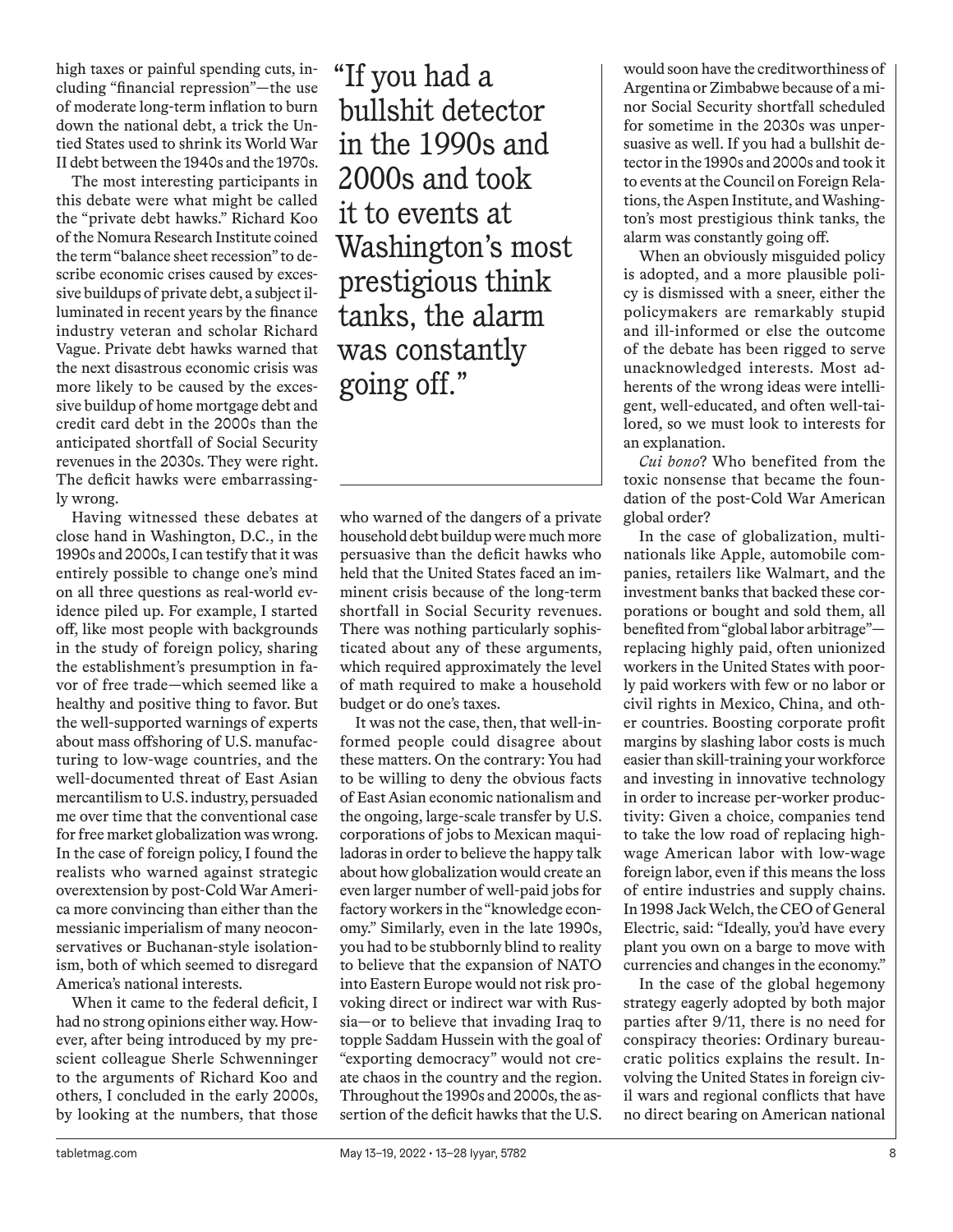security means bigger budgets for the Pentagon, State Department, CIA, and other agencies; more funding for defense contractors and NGOs with government contracts; more resources for academic security studies programs; more importance for members of Congress on military and foreign affairs committees and subcommittees; more celebrity and more book contracts for foreign affairs correspondents, and so on. Because the general public tends to defer to politicians on national security policy, it is inherently vulnerable to bureaucratic capture, in the same way that agriculture policy and infrastructure policymaking tend to be.

While globalization was championed by multinationals in search of cheap, nonunion labor, and the neoconservative project of quasi-imperial American global hegemony was largely driven by American national security bureaucracies and their contractors and political, journalistic, and academic allies, the deficit-hawk hysteria had a narrower though important constituency: Wall Street. If Americans could be persuaded that, to avert national bankruptcy, Social Security had to be cut and largely replaced by private retirement savings plans, including tax-favored plans like  $401(k)$ s and IRAs, then a flood of money would pour into the pockets of the fee-skimming managers of private mutual funds.

From the perspective of their backers, then, these policies, disastrous though they may have been for American society, made sense—because they were so profitable. While offshoring has scuttled whole industrial sectors in the United States, many CEOs—and shareholders—have bought lovely vacation homes with the proceeds. Hundreds of billions of dollars earmarked to fund social transformation in Afghanistan, Iraq, Syria, and Libya in fact went to paying for McMansions and luxury cars in the D.C. suburbs, along with pricey private school tuitions. George W. Bush's attempt to partly privatize Social Security, and Barack Obama's proposal to use inflation adjustments to cut Social Security benefits, were both defeated by public opposition. But diverting money from Social Security to private accounts would be so profitable for the money

management industry that it is probably only a matter of time before the hysterical shriek of the deficit hawk is heard once again in the land.

"It is difficult to get a man to understand something," Upton Sinclair observed, "when his salary depends upon his not understanding it." Between the late 1990s and the 2010s, it was prudent for Americans who wanted a career in public policy, politics, or prestige journalism in Washington and New York to pretend to be persuaded by illogical, unsupported, and often openly preposterous arguments, because those were the arguments of the bipartisan establishment. Sensing, perhaps, how weak their claims about American global hegemony, the globalized knowledge economy of the future, and the alleged looming crisis of Social Security were, the adherents of orthodoxy for the most part refused to debate at all, stigmatizing critics and skeptics as silly ignoramuses, or else as dangerous extremists beyond the pale of serious discourse.

High-handed, sweeping dismissals of those who disagreed with any part of the consensus became the hallmark of the establishment retainer and PR class, a sign of their intellectual and moral nobility and the corresponding unfitness of those who dared to question received wisdom—no matter how shoddy it appeared. If you wondered about the possible downsides of expanding NATO right up to the borders of post-Soviet Russia you were an "isolationist," even if you favored a U.S. global alliance system in other respects. If you pointed out that U.S. trading partners Japan, South Korea, and Taiwan cheated in various ways to help their exporters at the expense of America's, you were a "Buchananite protectionist" who failed to understand that the Smoot-Hawley tariffs passed by the U.S. Congress in 1930 had somehow caused World War II. If you suggested in the 2000s that excessive private debt might cause a global recession in the next few years, the other person might stare at you uncomprehendingly while thinking, *Is this an acceptable opinion? Will it hurt my career?* For two decades, at most of the "high-level" discussions with CEOs, think tankers, prestige journalists, K

Street lobbyists, and public officials I attended, no matter the ostensible topic, someone would say gravely, "I'm really worried about getting entitlement spending under control." At that point a shiver of approval would ripple through the hoity-toity crowd. *We think that, too!*

In each of these three cases, the policy adopted by the establishment inevitably collided with reality. It is no defense of Vladimir Putin's tyranny and murderous aggression to point out that realist critics of NATO expansion to Russia's borders like George Kennan, Henry Kissinger, and John Mearsheimer were entirely correct to warn of the danger that it would lead to conflict with Russia. America's post-9/11 war in Afghanistan resulted in complete U.S. humiliation and the triumph of the Taliban, while the unnecessary invasion of Iraq in 2003 and the U.S. wars of regime change that followed have left Bashar Assad in power in Syria, while pulverizing post-Qaddafi Libya into anarchic fragments ruled by warlords and infested by jihadists. Globalization? Mexico is now one of the major auto parts producers of the world, while Detroit is a wasteland, in which some abandoned neighborhoods are literally reverting to wilderness.

Following the fall of communism in Eastern Europe, various countries adopted policies of "lustration," requiring public exposure of former communist officials and sometimes their confessions. No similar process can be expected in the United States, where continuing to defend disastrously wrong decisions appears to be a precondition for keeping one's place at the bipartisan buffet table. Yet the same establishment figures who now lament the disintegration and radicalization of once-mainstream political parties, inveigh against popular mistrust of "experts," and blame America's social woes on "Russian disinformation" in fact need look no further than their own record of being wildly wrong on a series of big, world-shaping questions, to which better answers were available all along.

*This article was originally published on May 16, 2022.*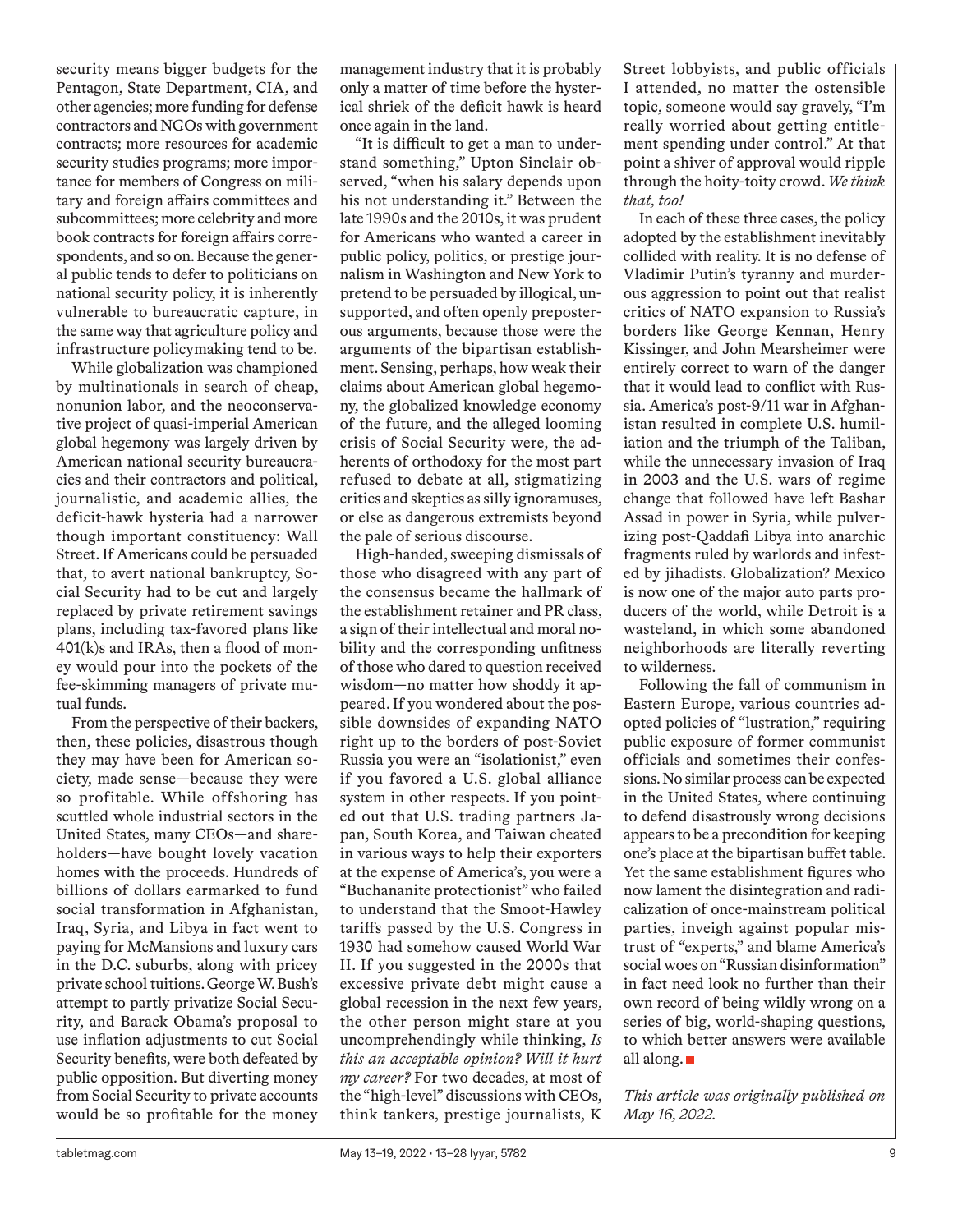EDITED BY JACOB SIEGEL AND SEAN COOPER

# **THE SCROLL**

We read the Internet all day so you don't have to

→ **Food and fuel shortages** are poised to become two of this year's most difficult problems to solve as **runaway inflation and supply-chain breakdowns destabilize the production and distribution of diesel and grain worldwide**. A U.S. Department of Agriculture forecast on the 2022-2023 crop output estimated that the global wheat stock was at a six-year low. Take China out of the equation, due to its habit of stockpiling wheat, and the situation looks even more severe, with the global stock dropping to its all-time fourth-lowest level. Diesel prices have become so volatile that farmers are ordering the fuel they need to run their machines without knowing how much it will cost until it arrives, exacerbating the unpredictable production and distribution of wheat and other staple grains used in thousands of food products, while also increasing the already-inflated prices for food across the world.

→ Years of quiet cooperation between Moscow and Jerusalem were broken Friday **when Russia fired a surface-to-air missile at Israeli fighter jets carrying out raids inside Syria**—a first-of-its-kind incident that shows how Ukraine has pushed the two countries toward open belligerence. The missile was launched from an advanced S-300 anti-aircraft system at a team of Israeli F-16s conducting air strikes in the northwestern Syrian city of Masyaf. Russia officially provided the S-300s to the Syrian government in 2018, a few years after Moscow entered the war as the primary backer, along with Iran, of the Assad regime, a move that put Moscow directly on Israel's border backing one of its main regional enemies. Moscow and Jerusalem have maintained a fragile truce after instituting a deconfliction process in 2015, which allowed Israel to strike at certain targets inside Syria without having to worry about reprisals from Russian forces inside the country. The **terms of Israeli-Russian cooperation began to break down over the war in Ukraine**.

→ Andy Warhol's painting of Marilyn Monroe **sold for \$195 million** this week, becoming **the most expensive piece of 20th-century art ever sold** and further cementing the art market's role as a safe space for mega-wealthy investors to park their money. "Shot Sage Blue Marilyn," one of dozens of Marilyn Monroe prints that Warhol produced in his "factory" in the 1960s, is an iconic piece of American art—and also a great investment, as **returns on blue-chip artworks in the past 20 years have beaten out returns from the S&P 500 by 250%**. Those concerned about the financialization of art should remember that "making money is art"—or so thought Warhol, anyway.

→ There is a **"very, very high risk" of a U.S. recession**: That is the frank assessment of Lloyd Blankfein, the former CEO of Goldman Sachs and the company's current senior chair, who appeared on *Face the Nation* on Sunday to discuss the U.S. economy and his company's decision to cut its previous assessment for projected U.S. growth in 2023. China, meanwhile, is already seeing its economy stumbling. With its zero-COVID policy shuttering factories and drastically slowing production, **China reported a 11% decrease in retail sales** in April compared to the same time last year. The Chinese government is planning to spend more stimulus money to help offset the weakened economy, and hopes to end its mandated lockdown policy by June.

### **THE REST FROM THE BACK PAGES**

**What if the standard accounts of terrorism cannot explain the acts of radical violence being incubated in chaos-loving message boards online? What if the terrorists in these cases are only adopting the language of political struggle to enact the motivations of the arsonist or the suicide? If that's the case, then political radicalization may not be the best framework for understanding and dismantling the processes driving these attacks.**

**"I told myself that eventually I was going to kill myself to escape this fate. My race was doomed and there was nothing I could do about it," wrote the 18-year-old who killed 10 people at a supermarket in Buffalo. His manifesto reads like an elaborate suicide note written to an imagined community online and composed in imitation of previous manifestos written by other notable neofascist terrorists.**

**"I've only been lurking here for a year and half, yet what I've learned here is priceless. It's been an honour [sic]," wrote the 19-year-old who opened fire on the Chabad of Poway in California—exactly six months after another fever-brained racist opened fire on the Tree of Life Synagogue in Pittsburg, killing 11 people. The honor described by the Poway shooter referred to his time on 8chan, where he had first encountered the "replacement ideology" and became steeped in the lore of other farright terrorists like the shooters in Pittsburgh and Christchurch.** 

**—Jacob Siegel**

## **SUBSCRIBE TO THE SCROLL**



Point your smart phone camera at the QR code to recieve The Scroll in your inbox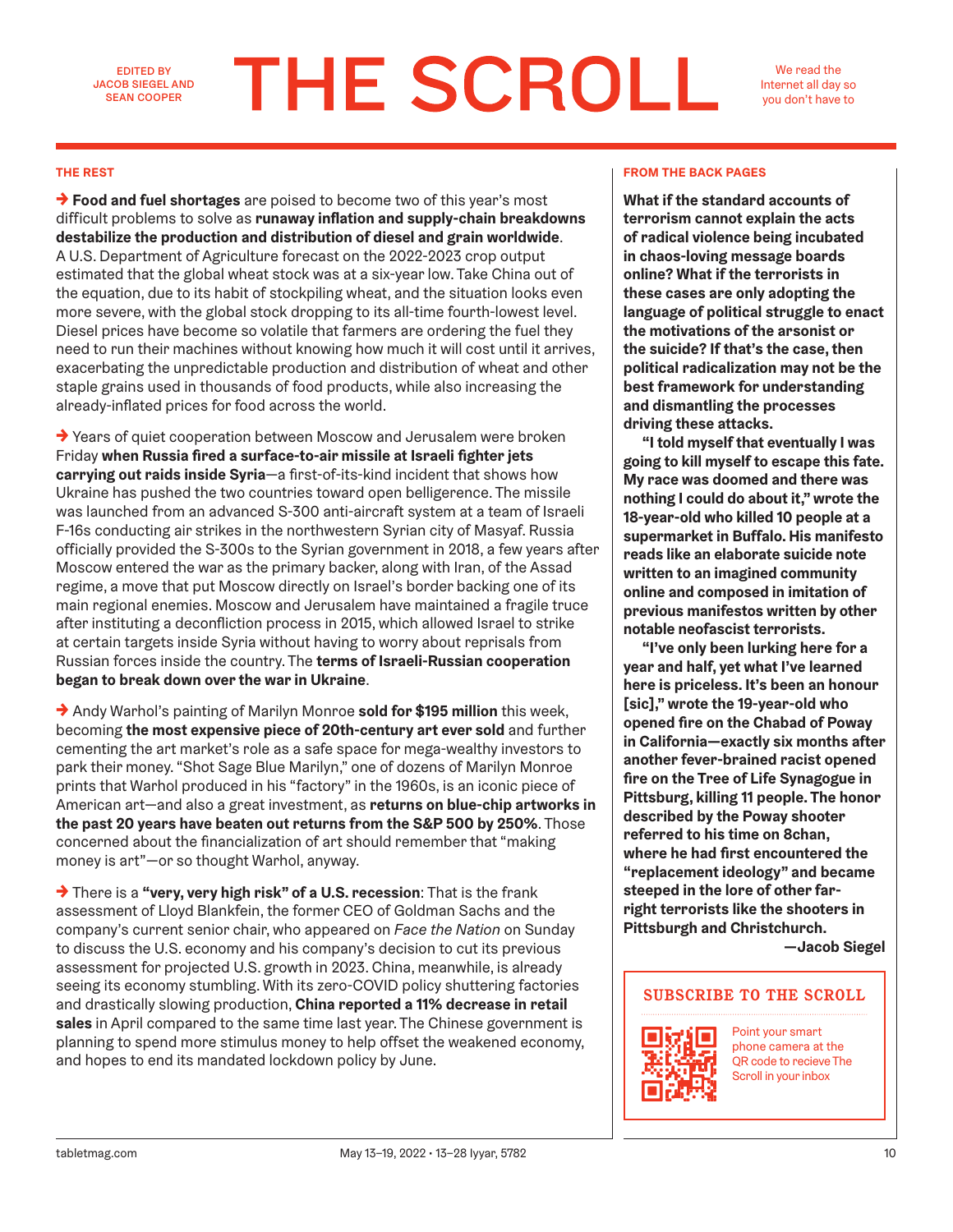$F$ <sup>O</sup>

## Eitan Bernath Is on Top of the 'World'

After making a name for himself as a kitchen wunderkind on 'Chopped,' he built a huge following online. Now, at age 20, he's publishing his first cookbook. And, oh, by the way, all the recipes are kosher.

### **BY LEAH KOENIG**

W

hen Eitan Bernath was 12 years old, he started a folder on his computer to store recipes for his fu-

ture cookbook. That might sound precocious, but he had reason to dream. Just one year earlier, he had competed on the first-ever kid-focused episode of the popular Food Network show *Chopped*. Bernath didn't win the competition, but the experience solidified his budding love for cooking and food media.

Late last month Bernath celebrated his 20th birthday, and this month, his debut cookbook, *Eitan Eats the World: New Comfort Classics to Cook Right Now,* was released. The book features globally inspired, eminently cookable comfort foods, from peanut-butter-and-jelly pancakes to beer-battered wild mushroom tacos to Turkish-style red lentil soup. And while the book is not focused on Jewish cuisine, it includes a solid handful of overtly Jewish recipes (like green shakshuka, sesame schnitzel, and chicken soup), which nod to Bernath's heritage.

Like everything Bernath does, *Eitan Eats the World* is shaped by his signature mix of boundless exuberance (it

## **PODCASTS**

Hundreds of episodes at tabletmag.com/podcasts is hard to imagine anyone being more hyped to make avocado toast), firm grasp on the culinary zeitgeist, and obsessive attention to detail. "I hired four people to cross-test all of the book's recipes," he said. "Four might have been a touch overkill, but I know there are going to be people who are skeptical of my age, so I wanted to make sure everything was as clean as possible." Some of those early recipes from Bernath's computer files even made it into the book, though he updated them to make sure they reflect his current cooking style.

For most food writers, authoring a cookbook is a career-defining pinnacle. That is true, too, for Bernath, who said *Eitan Eats the World* "feels like the culmination of my culinary journey thus far." And yet, the book is just one small part of a larger food media empire he is building.

As is true for many Gen Z stars, the vast majority of his career has been housed online. Shortly after his appearance on *Chopped*, Bernath started a food blog (which has since evolved into his personal website). In more recent years, he launched wildly successful Instagram and TikTok accounts (with 652,000 and 2.2 million followers, respectively), and a popular You-Tube channel, where he posts cooking tutorials for fettuccine alfredo and homemade marshmallows, as well as videos of himself trying outlandish food experiments like cooking while blindfolded. More recently, after appearing on a segment on *The Drew Barrymore Show* and hitting it off with the host, he was hired as a recurring culinary contributor.

Bernath grew up in a religiously observant family in Teaneck, New Jersey, and, from a very young age, found himself drawn to food. He was raised on a steady media diet of Food Network shows, of course, but also used food as a way to learn about the world. "I would obsessively watch documentaries about subcuisines in India or Mexico or Italy," he said. For his bar mitzvah party, he requested the caterer serve *lahmajun*, or Turkish meat flatbreads.

Many of the dishes he learned about were off-limits from a kosher perspective, but Bernath said the limitations helped fuel his creativity: "If I wanted to experience something I couldn't just go to a restaurant and try it, I had to make it myself." In his family's home kitchen, he could, say, recreate a cheeseburger using a plant-based patty, or make the South Asian dish chicken tikka masala by swapping out the yogurt traditionally used to marinate the meat for coconut-based yogurt.

As Bernath's career began to take off in his later teens, he shifted from filming videos in his family's kitchen to the garage, which his parents helped convert into a production set. "I was extremely privileged to have parents who were supportive of my dreams way before anyone else was," he said. In early 2021, while most of his peers were studying for college exams, he left his parents' home for a temporary studio in Manhattan to focus on building his production company, Eitan Productions.

A few months later, buoyed by his runaway success, he moved himself and the company to a duplex penthouse (with an expansive kitchen) in Manhattan's Gramercy Park neighborhood. Eitan Productions recently hired its eighth employee, which means at 20 years old, Bernath is a first-time cookbook author

In-depth profiles and engaging stories at **tabletmag.com/sections/sports**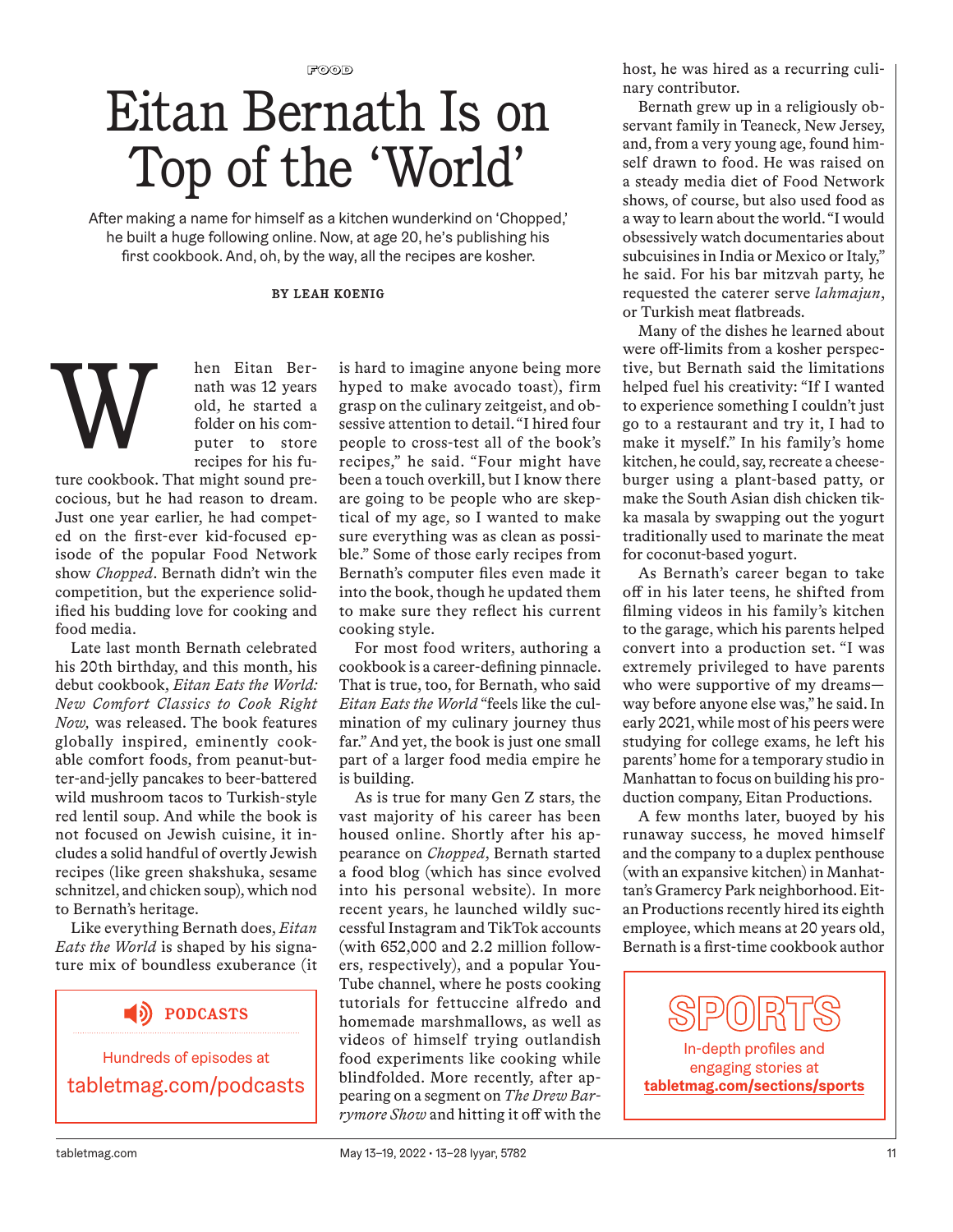and a full time CEO. "It has been a wild learning experience to do this at such a young age," he said.

Bernath has deftly avoided being pigeonholed as a kosher cook. And yet, he displays his Jewish heritage proudly, whether that means filming a video of himself trying McDonald's for the first time (in Israel, where the restaurant is kosher-certified), joining the food council for the food rescue organization City Harvest as an act of *tzedakah*, or wearing a Star of David necklace for a cooking segment on *The Drew Barrymore Show*. "For a lot of people who follow me, I might be the only Jew they follow," he said. "So I feel a great sense of responsibility—particularly during this moment when antisemitism is on the rise."

You have to squint a little to see it, but all of the recipes in *Eitan Eats the World* are kosher-friendly. He included a recipe for that dairy-free chicken tikka masala, along with a mushroom-based riff on a classic Philly cheesesteak, and *queso fundido* where plant-based protein substitutes for the chorizo. "My kosher readers will notice, but most other readers might not," he said. For Bernath, as long as his work means people are getting more comfortable in their kitchens, it's all gravy.

*This article was originally published on May 16, 2022.*

## **ARTS & LETTERS** EEAAO!!!!

The best movie of the year is a spectacular, multilevel meditation on what it means to be Jewish, or any other kind of human

### **BY LIEL LEIBOVITZ**

here may be, in some other corner of the multiverse, a Liel Leibovitz who could actually write a coherent and elegant review of T

*Everything Everywhere All at Once.* He's probably a few pounds lighter, knows its wise to call it quits after three martinis, and possesses the sort of elan needed to succinctly capture a film that begins as an airless drama about the Wangs, a family of Chinese American immigrants living above a laundromat, and very quickly takes a turn into a metaphysical acid trip about the choices we don't make and the alternate, parallel universes they generate.

That Liel Leibovitz, the smarter one, would probably kick off his piece with a plot summary that doesn't give away too many of the film's most delicious gags, like the fact that part of it involves a reality in which human beings have hot dogs for fingers and play the piano with their feet. He would simply say that the movie begins with the Wangs facing a potentially ruinous IRS audit, because Evelyn (Michelle Yeoh, sublime) claimed her very loopy hobby as a tax-deductible expense; that her husband, Waymond (Ke Huy Quan, the second coming of Chaplin), is filing for divorce; that her daughter, Joy (Stephanie Hsu, a joy indeed), is gay and hurting and resentful of her mother; that her father, Gong Gong (James Hong, showing why he deserves the Walk of Fame star he received earlier this month), is cold and uncaring; and that the tax agent haunting her is cruel and named Deirdre Beaubeirdra and is played to absolute perfection by the amazing Jamie Lee Curtis.

Multiverse Liel would then report that, about 10 minutes in, as the Wangs struggle to keep their small business from filing for bankruptcy, Waymond twitches his head and announces to Evelyn that he is not her husband but a man called Alpha Waymond, sent from the Alphaverse to warn her of a grave danger. That danger is Jobu Tupaki, a creature who was once Joy Wang but who learned how to verse-jump and has now become all powerful and wishes to destroy all existence by sucking it into a black hole in the center of a giant everything bagel. In the Other Liel's more talented telling, it would have all made sense.

But as we, sadly, have only one universe in which to search for meaning, I'll just say that there are only two things you should know about *Everything Everywhere All at Once*, hereafter EEAAO, now available to stream on an overpriced digital platform of your choice. The first is that there's a reason why the movie's a smash hit, bringing in the best per-theater box-office average since the new Spider-Man and ousted only by that other Marvel menace, Dr. Strange: It's a work of sheer, unbridled, exuberant, lovingly chaotic and utterly pleasurable cinematic genius. Imagine the Coen brothers, Jackie Chan, Ridley Scott, and Pauly Shore getting together to make a movie and you may begin to get a feeling for the experience that awaits.

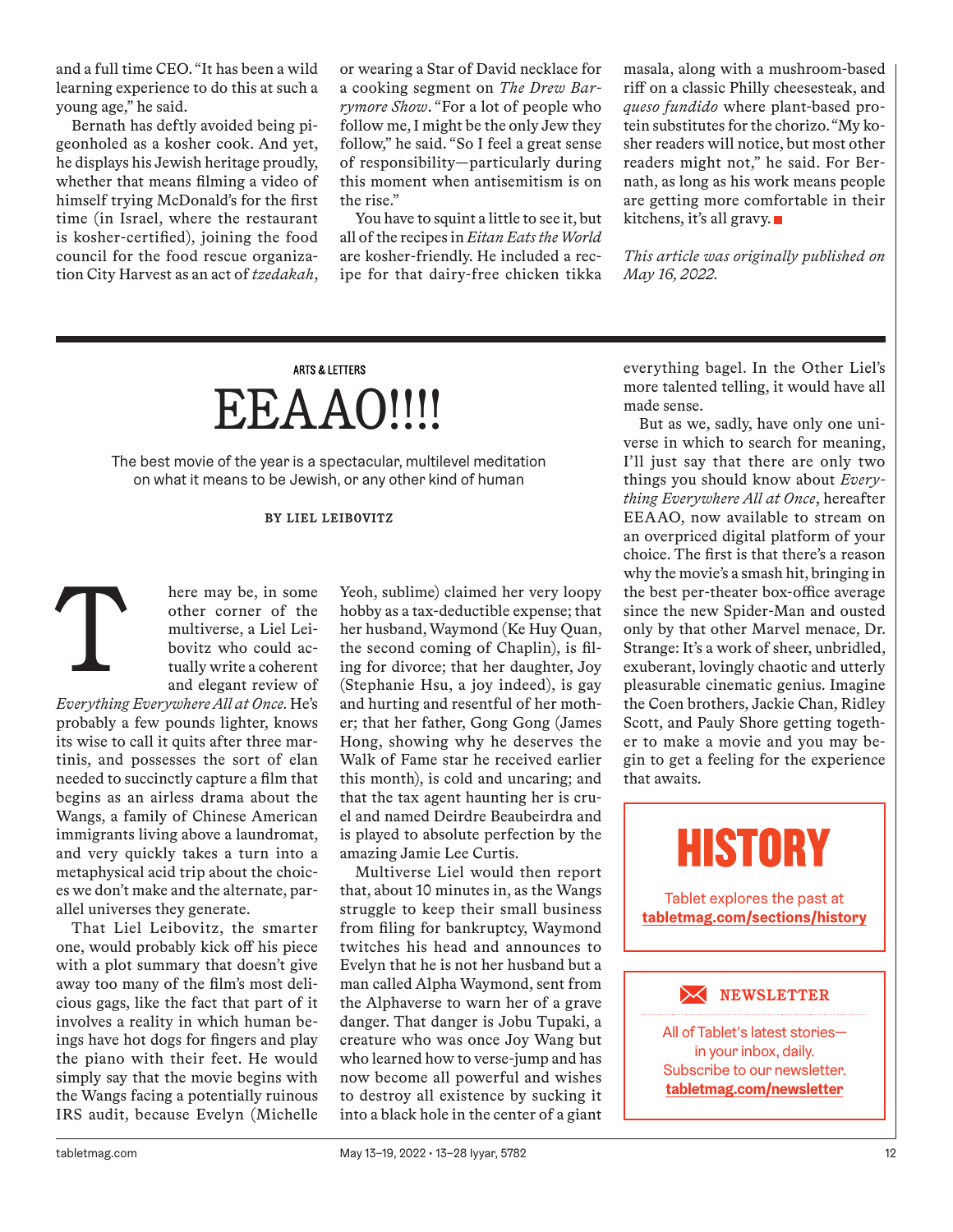The second thing you should know about EEAAO is that it's arguably the most insightful bit of commentary in any medium about our spiritual plight at this moment in time.

Which brings us back to that knotty plot.

The idea behind the movie is simple: Every time we make a decision—whom to marry, what to study, even what to eat for lunch—a separate but equal reality unfurls, one dedicated to what might've happened had we chosen differently. The multiverse, then, is simply the sum total of all of our what-ifs. Some are plausible and heartbreaking: In EEAAO, Evelyn connects with a version of herself that refused Waymond's marriage proposal, became a big-time martial arts movie star, and enjoyed all the fame and fortune but none of the love of one good man. And some are funny and head-scratching, like a parallel universe in which Evelyn and Joy are both rocks, standing perfectly still and silent at the edge of a precipice, exchanging a halting dialogue in captions as they contemplate immovable eternity. But all corners of the multiverse are united by one foundational sorrow, the unbearable burden of going through life always questioning whether you're doing the right thing, for yourself and for those you love.

Who among us hasn't felt this crushing weight? We have life coaches and divorce lawyers and Peloton instructors and a whole battalion of professionals dedicated to making us pay for a sliver of reassurance, or, at least, for an abeyance of the anxiety that we are royally fucking up. The Evelyn in the beginning of the movie is in trouble because there are so many other things she'd rather be—a singer, an actor, a chef, a better daughter, a kinder mother, someone else's wife. And the Joy who eventually becomes the dreaded Jobu Tupaki grows monstrous because, having experienced every conceivable permutation of herself, she realizes that having it all is exactly the same as having nothing at all. Perfection is just another form of nihilism, and once you've achieved it you may as well dream up a literal everything bagel—that is, a bagel topped with literally everything that exists

"All corners of the multiverse are united by one foundational sorrow, the unbearable burden of going through life always questioning whether you're doing the right thing."

here on Earth—and suck life itself into its cavity.

Both mother and daughter, in other words, display the sort of existential ennui that the species had experienced from its earliest days of hind-leg walking. No sooner had he stood upright than early man realized that being is a combinatorial pursuit, a series of interchangeable ands, ors, and nots that allow for nearly infinite sequences leading to nearly infinite outcomes.

And because no human being can function while constantly trying to calculate and evaluate the end result of any given action amid a multitude of mighthave-beens, man fell back on religion, which is the process of injecting order and delivering relief by eliminating possibilities. To believe something is, by default, to accept that its opposite, at least, isn't true. To practice faith is to do away with a set of behaviors that are otherwise available, even enticing: As an observant Jew, to give just one small but significant example, oysters are no longer a choice for me.

The Wangs understand this perfectly, and this is the pure power of EEAAO,

the emotional force that turns it from a mere fun romp to a profoundly powerful meditation on being human. It's not the spectacular fight scenes that deliver victory over evil; it's understanding that family, and tradition, and the love and reverence we have for those mutually supporting, intensely human institutions are our engines of survival, as individuals and as a collective.

When the film begins, Joy and Waymond and Gong Gong and Evelyn and even Deirdre Beaubeirdra imagine happiness as only perfect creatures of the Enlightenment would, which is to say as a solitary, even solipsistic endeavor that likely comes at the expense of someone else's well-being. Each sees the other as a hurdle to jump over, not a shoulder to lean on. Which is why they're all so miserable.

It's only fitting that so much of the film takes place inside an IRS building: Modern life, EEAAO tells us with a wink—the promise of absolute personal freedom from obligation and the license to do as you please—is dying with the whimper of a million tax liabilities. If you want to survive, start a family and sacrifice for it, respect your elders, celebrate your festivals, be a good neighbor, practice kindness—in short, do all the things that you heard your rabbi tell you to do before deciding that shul had little to teach a progressive and sophisticated little smartie like you.

Because that reality in which you can be happy? The one where you don't second-guess every decision you make, the one where you experience real hurt but also real love and real hope, the one where you forgive others and, much more importantly, forgive yourself? Mazal tov-you're already living in it.

*This article was originally published on May 19, 2022.*